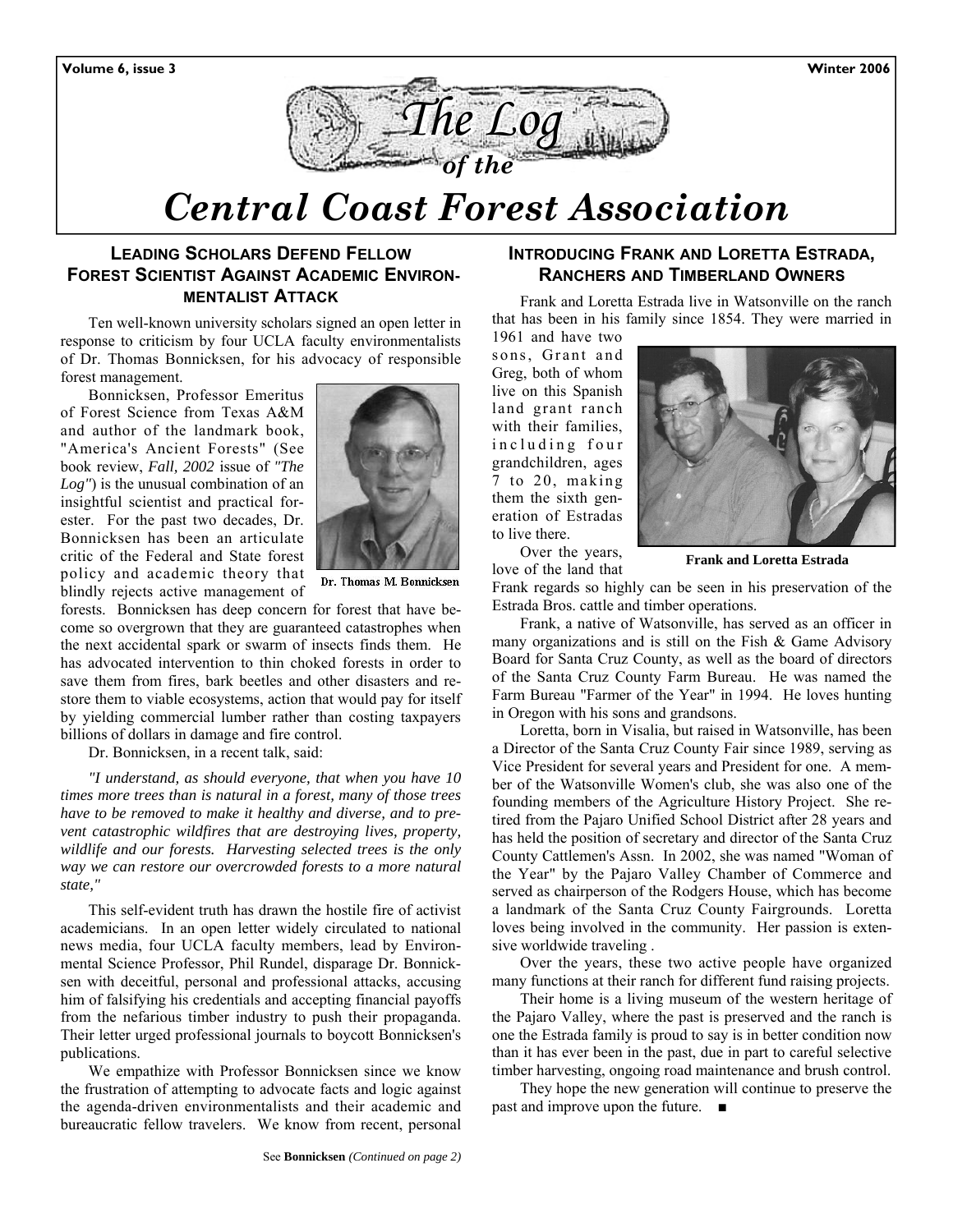**Bonnicksen** *(Continued from page 1)*

experience that they have no regard for truth or fact if it conflicts with the agenda. It is gratifying to see that others in the forestry profession and academic community have come to his defense in the form of a letter signed by ten well-known forestry leaders, from eight different institutions, refuting the defamations of Dr. Bonnicksen. Maybe respect for truth isn't dead after all. ■

## **AL GORE WEIGHS IN ON LOCAL LOGGING**

**Edited from Santa Cruz Sentinel November 30, 2006** 

Foes of a controversial logging plan in the Santa Cruz Mountains have enlisted global warming crusader Al Gore in their fight to save a 1,000 acre patch of redwoods and Douglas fir. Gore lent his voice to the campaign of Neighbors Against Irresponsible Logging (NAIL), which is using it to promote opposition to San Jose Water Company and its intention to log near the Lexington Reservoir.

Gore has said deforestation will hinder the planet's ability to regulate heat-trapping carbon dioxide. "Forests like these are worth fighting to save, " Gore said in a released statement.

Officials from Davenport-based Big Creek Lumber, the water company's logging partner, says it's presumptuous for Gore to make an attempt to assess the logging plan without taking a look in person.

"We're pleased that Mr. Gore is taking an interest in the Santa Cruz Mountains, " said Big Creek spokesperson Bob Berlage. "It's good that he's had a chance to look at this project digitally, but we really want to get this guy out to the woods for a guided tour." Gore had viewed a Google Earth virtual flyover, arranged by Rebecca Moore, a software developer for the company who works on Google Earth and who also belongs to NAIL.

Though San Jose Water Company could not be reached for comment, Berlage said his company's logging practices are well regarded for being more sensitive than others in terms of maintaining forest health. "Gore would be impressed, considering his past record in sustainable management of resources," Berlage said.

"This proposal is deeply flawed—the commercial logging of these trees simply makes no sense, " Gore said.

#### **EDITORIAL COMMENT**

#### **By Alfred E. Carlson**

I was amused to read the article reporting that Former Vice President Al Gore offered the citizens of Santa Cruz County his expert opinion of the plan to harvest and manage 1000 acres of forest owned by the San Jose Water Company. His observations stating that this is a healthy forest contributing to a reduction in global warming arrived apparently bereft of first hand knowledge. Considering the fact that Mr. Gore is a lifelong politician, ask me if I am surprised. I wonder if he engaged in more research than this before he made his movie "An Inconvenient Truth."

A previous editorial in Santa Cruz Sentinel contained an arti-

cle written by Dr. Carlton Yee who addressed this subject in considerable detail. Dr Yee holds a doctorate in forest engineering and hydrology is the former chairman of the California State Board of Forestry, professor emeritus of forestry at Humboldt State University and a registered professional forester. He serves on the Oregon Independent Multidisciplinary Science Team Oregon Plan for Salmon and Watersheds appointed by Gov. Ted Kulongoski.

Dr. Yee was authoritative and informative in sharp contrast to the predictable negative views of many environmental activists regarding logging in the Santa Cruz Mountains. The Big Creek Lumber Company is often the target of misinformation and unsupported allegations about the impact of their forestry management practices. As a member of the Monterey Bay Salmon and Trout project I can attest to the fact that it is those very practices that insure the pristine stream environment required to successfully propagate salmon and trout year after year.

My son is a park ranger and he is in complete agreement with the views of Dr. Yee and the forestry practices of Big Creek Lumber. He patrols a section of his park where Big Creek thinned overgrown redwoods and after only one year this area is considered to be a showplace of modern forest management practices and their beneficial impact on the environment. The forest is now robust with vegetation and wildlife flourishing. Many public agencies do not have the will or resources to manage their lands with the goal of keeping them healthy. Many are allowed to become overgrown and over mature leading to declining food supply for wildlife and increasing fire hazard. We have certainly seen our share of destructive wildfires in California over the last few years.

I urge everyone to ignore uninformed comments uttered by unqualified luminaries and, instead, support good environmental practices based on sound science and common sense. Our very well being depends on the health of our forests, streams and wildlife. ■

# **TRYING TO CORNER NOAA FISHERIES, AKA NMFS**

Faithful readers will recall that CCFA, in addition to suing the County, the State Coastal Commission and the State Fish and Game Commission, is also legally pursuing the National Marine Fisheries Service for their mishandling of our petition to de-list the non-native local Coho salmon. We filed our first petition to de-list with this agency in September 2002.

Federal law requires that they respond to a petition within 90 days, but we have received no (that is ZERO) response - ever. Having strengthened our scientific basis significantly, we teamed with Big Creek and filed a new, more complete petition in November of 2003.

Again, NMFS ignored our petition, but finally, after months of pushing and lots of help from our attorney, James Buchal, NMFS submitted its 90-day finding in only 868 days. The find-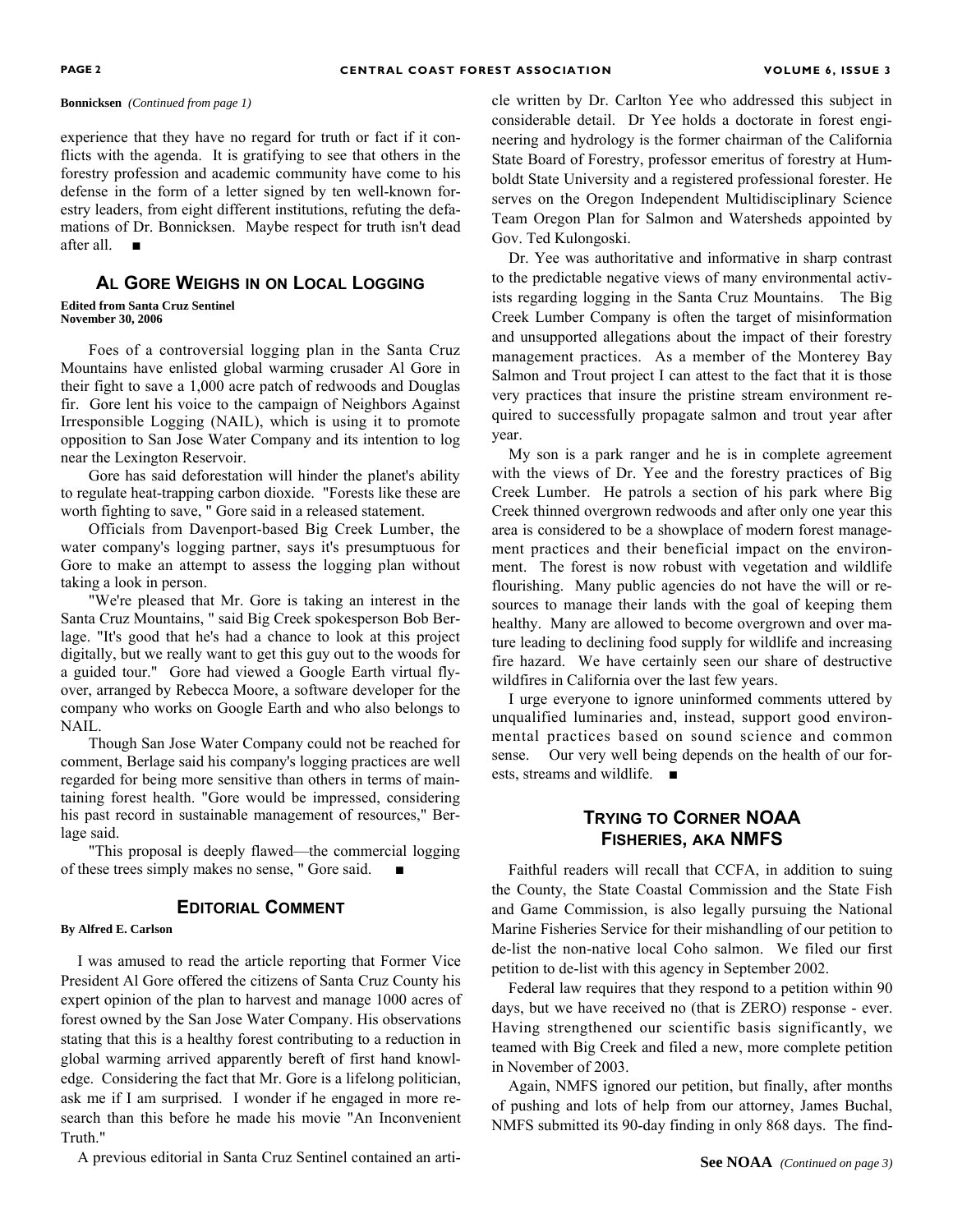#### **PRIVATE ROADS SYNOPSIS**

**By Lisa Rudnick 11/10/06**

On August 20, 2002 the Santa Cruz County Board of Supervisors voted to leave the grading ordinance regarding private road and driveway standards "alone" except to make the changes of adding the word "rural" and deleting the section on bridges. This passed unanimously.

The Minute order for that item on that day, however, states that the ordinance was "adopted" with those additional changes. Most of the proposed ordinance amendments are not included within the version shown in the minute order, except for changes found in section (h) which addresses surfacing requirements based on gradient.

The following is wording found on the county website for current county codes, and shows the same wording as prior to this hearing, including the absence of the word "rural" and the presence of the section on bridges. However, the newer ordinance may still be absent from current code due to the years it sometimes takes to get approval from the CA Coastal Commission and then re-approval from the Supervisors.

County Code currently found online:

#### **16.20.180 Design standards for private roads, driveways and bridges.**

(a) All private road and driveway construction requiring a grading approval shall conform to the provisions of this section. These requirements may be modified for emergency access, temporary roads, or roads leading to an agricultural building or well site if approved in writing by the Planning Director.

(b) Width of roadbed for a roadway shall be 16 feet minimum; width of a driveway shall be 12 feet minimum. Where it is environmentally infeasible to meet these criteria (due to excessive grading or tree removal), a l2-foot wide all-weather road with l2-foot wide by 30-foot long turnouts located approximately every 500 feet may be approved with the approval of the fire department. The distance between turnouts may be adjusted at the discretion of the Planning Director if deemed appropriate for reasons of topography, environment or emergency access.

(c) Minimum centerline radius shall be 35 feet. (EXCEPTION: Driveways which serve as access to any habitable structure and which are 150 feet or less from the main road.)

(d) The maximum grade of the road or driveway shall not exceed 15 percent; however, grades of up to 20 percent are permitted for up to 200 feet at a time.

(e) The structural section shall consist of a minimum 5 inches of base rock, Class II or Class IV. Class IV aggregate base should have a minimum R value of 50, and not more than 10 percent of the aggregate shall pass the number 200 sieve.

(f) Where the subgrade is designated as an expansive clayey soil, the structural section should be determined using the California Design Procedure.

(g) The aggregate base required by these design standards can be omitted if the Planning Director determines that the native material provides sufficient bearing capacity for all weather use.

(h) In all cases, where road gradients exceed 15 percent, 1-1/2 inches of asphaltic concrete shall be provided. (EXCEPTION: aggregate base and asphaltic concrete may be omitted if a structural section of 4 inch concrete is used.) Where road gradients exceed 10 percent and a high erosion hazard has been identified by field review, oil and screen may be required at the discretion of the Planning Director.

(i) Asphalt or concrete berms or their equivalent may be required to control drainage. Discharge shall be at points of natural drainage courses with energy dissipaters installed where necessary to prevent erosion.

(j) Entrances from private roads or driveways into private roads shall be limited in gradient as shown by Figure 4.

(k) Any roadway or driveway which is more than 300 feet long and a dead end shall have a turn-around area with a minimum of 32 feet radius, or equivalent.

(l) A horizontal clearance of 16 feet and a vertical clearance of 14 feet shall be maintained on all roadways, driveways, and turnouts.

(m) Where a private driveway will connect to a countymaintained road, an Encroachment Permit shall first be obtained from the Public Works Department.

(n) Bridges shall be at least 16 feet wide, and shall be designed by a civil engineer for a H-20 loading. If the bridge crosses a stream or drainage channel, hydraulic calculations based on a 100-year storm shall be submitted showing hydraulic adequacy of the spanned cross-section of the stream or drainage channel. (Ord. 2500, 11/8/77; 3321, 11/23/82; 3599, 11/6/84)

 The following excerpt is from the Santa Cruz County Board of Supervisors Minute Order for 8/20/02 item # 31, which is 113 pages in length. The ordinance adopted, 4678, is found on pages 3 and 4 of this minute order. It appears that at least the 18 –foot width didn't get sneaked in, but Section (h) deals with surfacing standards, and this differs from the county code found above.

#### **Adopted ordinance:**

 (h) Road surfacing shall meet the following standards, based on road gradient: 0 to 10 percent gradient - 2 inches of drain rock compacted into a 4-inch sub-base of Class II baserock; 10 - 15 percent gradient - oil and screenings; greater than 15 percent gradient - 1- 1/2 inches asphaltic concrete (EXCEPTION: aggregate base and asphaltic concrete may be omitted if a structural section of 4-inch concrete is used.

So, it appears that section (h) has been reworded by someone. ■

#### **NOAA** *(Continued from page 2)*

ing was, of course, a rejection of our petition, so we sued them.

Our suit against NMFS, demanding that they give our petition proper evaluation, was filed on March 20, 2002 in Sacramento. The defendant filed a motion for a change of venue to Los Angeles for very flimsy reasons. We objected, since this is twice as long a commute for our Oregon-based attorney and much less convenient for us. The Sacramento judge split the difference and assigned the case to the Oakland court and they quickly passed it off to the San Jose court. The judge to whom our case was assigned, James Ware, is a colorful jurist with a history of making dramatic, personal news. We know very little about his judicial history or political leanings.

We are now exchanging written briefs, but with the history of our defendant, NMFS, we can expect the progress to be slow. Don't expect any news this year. ■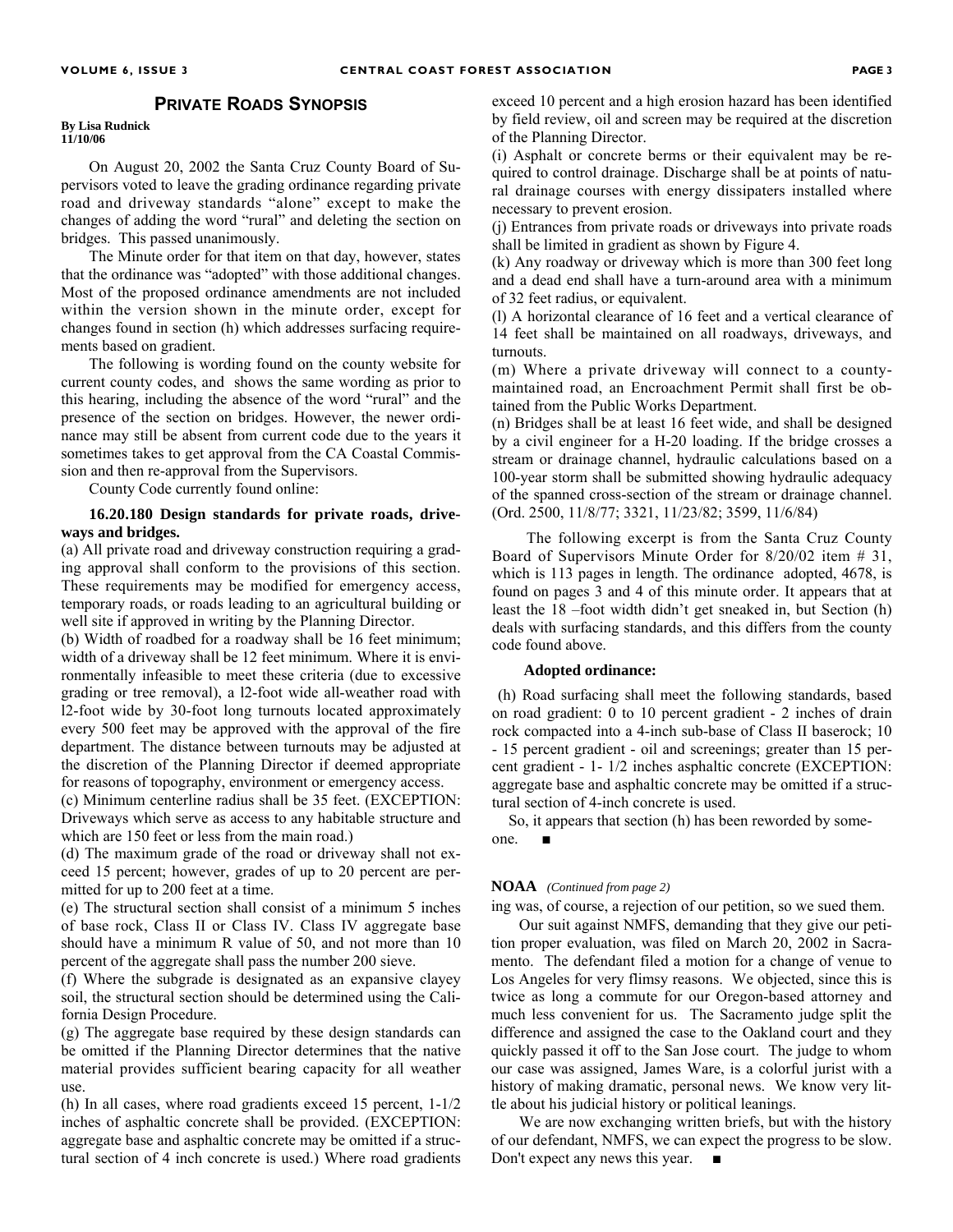# **THE PACIFIC LEGAL FOUNDATION AND THE ALSEA II LAWSUIT**

#### **By Bob Briggs**

CCFA is one of over a dozen co-plaintiffs in the Alsea II case against NMFS contesting the bogus claim that hatchery Coho and "natural" Coho are different species. This case began with the wanton clubbing to death of Northern California and Oregon hatchery Coho by government agents in order to reduce their population below the endangered threshold and force the listing. That episode was reported in the Summer, 2002 issue of this publication. We updated the activity in the most recent (Spring 2006) issue of The Log, but since things have moved a bit, this new status report is appropriate.

The two sides are now trading briefs, motions and other legal things. Pacific Legal Foundation will file a summary judgment motion for our side before Nov. 13 and the Court will probably hear oral arguments in Eugene, Oregon next spring or early summer.

In the new development, a lawsuit initiated by an enviro group, *Earth Justice,* demanding more protection of Oregon Coho and restriction on timber, farms, etc. will probably be combined with Alsea II and heard together in the Eugene district court. I don't know how this will work, but we'll keep you posted.

The real work on this case is being done by Russ Brooks, the attorney in charge of Pacific Legal Foundation's Seattle office. This is good because it places very few demands on CCFA's limited resources. The PLF people, who do all their work pro-bono, are (in our judgment) real present-day heroes. CCFA is privileged to have a close, cordial working relationship with PLF, their president, Rob Rivett and several of their top attorneys. ■

## **OCTOBER SURPRISE**

#### **Watch your mail (and backside)**

The Central Coast Regional Water Quality Control Board is implementing (requiring) revision in waivers that they have previously issued. The changes this writer has seen are fairly benign. The concern is that requirements are not fused; they are being changed on the fly. The good news is that the water board seems to be learning how to act on the waiver applications. As above, there is concern that they may "go easy" on the original waiver and then change requirements later on. Stay tuned… ■

## **PROPOSITION 90 TANKS**

Prop 90 was defeated at the polls November 7. The results were:

3,922,132 For 4,315,938 Against

The state voter map indicates a clear party-line vote. In order to get this issue through next time, supporters will need to get the facts across to the voting public. There was a huge amount of misinformation aired about 90 by opponents. Fear tactics were invoked and in some cases fabrications presented and false comparisons to Oregon's measure 37. This fight is not over. ■

# **CCFA offers two books and reprints of a blockbuster publication**



**"The Great Salmon Hoax"**  An Eyewitness Account of the Collapse of Science and Law and the Triumph of Politics in Salmon Recovery by James Buchal Price \$10



**"Natural Process"**  That Environmental Laws May Serve the Laws of Nature By Mark Edward Vande Pol Price \$10



**"Assessment of the Southern Range of North American Coho Salmon: Difficulties in Establishing Natural Range Boundaries"**  by V.W. Kaczynski and Fabian Alvarado Price \$5

Please contact CCFA president Cate Moore for your copies cateymoore@mac.com phone 831-335-4764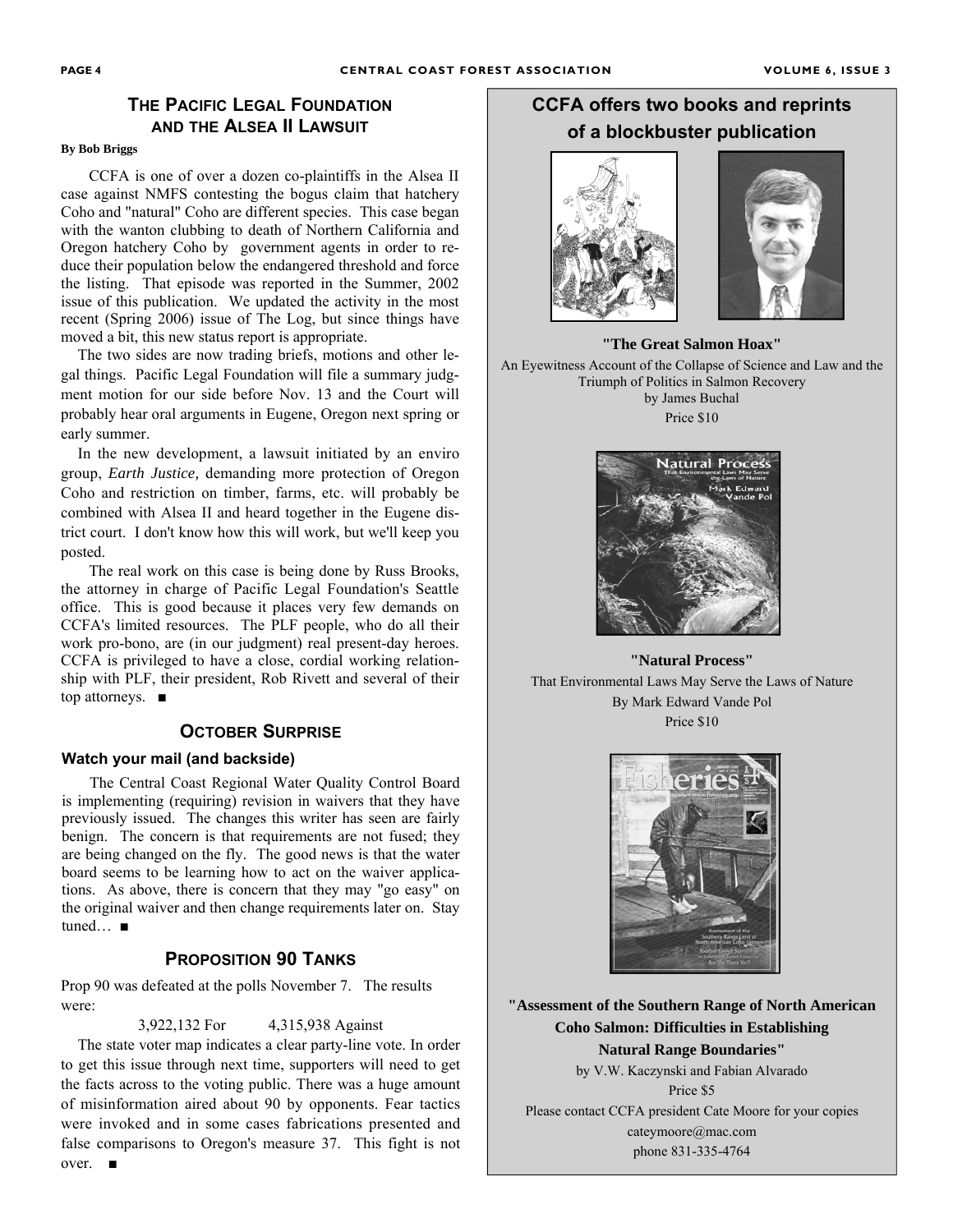|  |                                                                                                   |             |                                                                                                                |  | <b>Date Date</b> |  |
|--|---------------------------------------------------------------------------------------------------|-------------|----------------------------------------------------------------------------------------------------------------|--|------------------|--|
|  | Enclosed is \$ ______________________ for: □ New Membership □ Membership Renewal □ Legal Fund     |             |                                                                                                                |  |                  |  |
|  |                                                                                                   |             |                                                                                                                |  |                  |  |
|  |                                                                                                   |             |                                                                                                                |  | <b>Zip</b>       |  |
|  |                                                                                                   |             | E-mail and the contract of the contract of the contract of the contract of the contract of the contract of the |  |                  |  |
|  | Please make checks payable to:                                                                    |             |                                                                                                                |  |                  |  |
|  | <b>Central Coast Forest Association P.O. Box 1670</b>                                             |             | Capitola, CA 95010                                                                                             |  |                  |  |
|  | <b>Membership Category</b>                                                                        | <b>Dues</b> |                                                                                                                |  |                  |  |
|  |                                                                                                   |             |                                                                                                                |  |                  |  |
|  | <b>CCFA</b> appreciates your support                                                              |             |                                                                                                                |  |                  |  |
|  | CCFA is a 501-(A) tax-exempt organization. Donations may be tax-deductible as a business expense. |             |                                                                                                                |  |                  |  |



# Notes From the Nut-House



**Proof of Global Warming** 



# **Noah (NOAA?) in 2006**

In the year 2006, the Lord came unto Noah, who was now living in the United States, and said, "Once again, the earth has become wicked and over-populated, and I see the end of all flesh before me. Build another Ark and save two of everything along with a few good humans." He gave Noah the blueprints, saying, "You have six months to build the Ark before I will start the unending rain for forty days and forty nights."

Six months later, the Lord looked down on Noah weeping in his yard - but no Ark. "Noah!", He roared, "I'm about to start the rain! Where is the Ark?"

"Forgive me, Lord, " begged Noah, "but things have changed. I needed a building permit. I've been arguing with the inspector about the need for a sprinkler system. My neighbors claim that I've violated the neighborhood zoning laws by building the Ark in my yard and exceeding the height limitations. We had to go to the Development Appeal Board for a decision. Then the Department of Transportation demanded a bond be posted for the future costs of moving power lines and other overhead obstructions, to clear the passage for the Ark's move to the sea. I told them that the sea would be coming to us, but they would hear nothing of it.

Getting the wood was another problem. There's a a ban on cutting local trees in order to save the spotted owl. I tried to convince the environmentalists that I needed to wood to save the owls - but no go! When I started gathering the animals, an animal rights group sued me. They insisted that I was confining wild animals against their will. They argued the accommodation was too restrictive, and it was cruel and inhumane to put so many animals in a confined space.

Then the EPA ruled that I couldn't build the Ark until they'd conducted an environmental impact study on your proposed flood. I'm still trying to resolve a complaint with the Human Rights Commission on how many minorities I'm suppose to hire for my building crew. Immigration and Naturalization is checking the green-card status of most of the people who want to work.

The trades unions say I can't use my sons. They insist I have to hire only Union workers with Ark-building experience.

To make matters worse, the IRS seized all my assets, claiming I'm trying to leave the country illegally with endangered species.

So, forgive me, Lord, but it would take at least 10 years for me to finish this Ark."

Suddenly the skies cleared, the sun began to shine, and a rainbow stretched across the sky. Noah looked up in wonder and asked, "You mean you're not going to destroy the world?" "No," said the Lord. "The government beat me to it."

#### **Political Correctness:**

A doctrine fostered by a delusional, illogical liberal minority, and rabidly promoted by an unscrupulous mainstream media, which holds forth the proposition that it is entirely possible to pick up a cow-pie by the clean end.